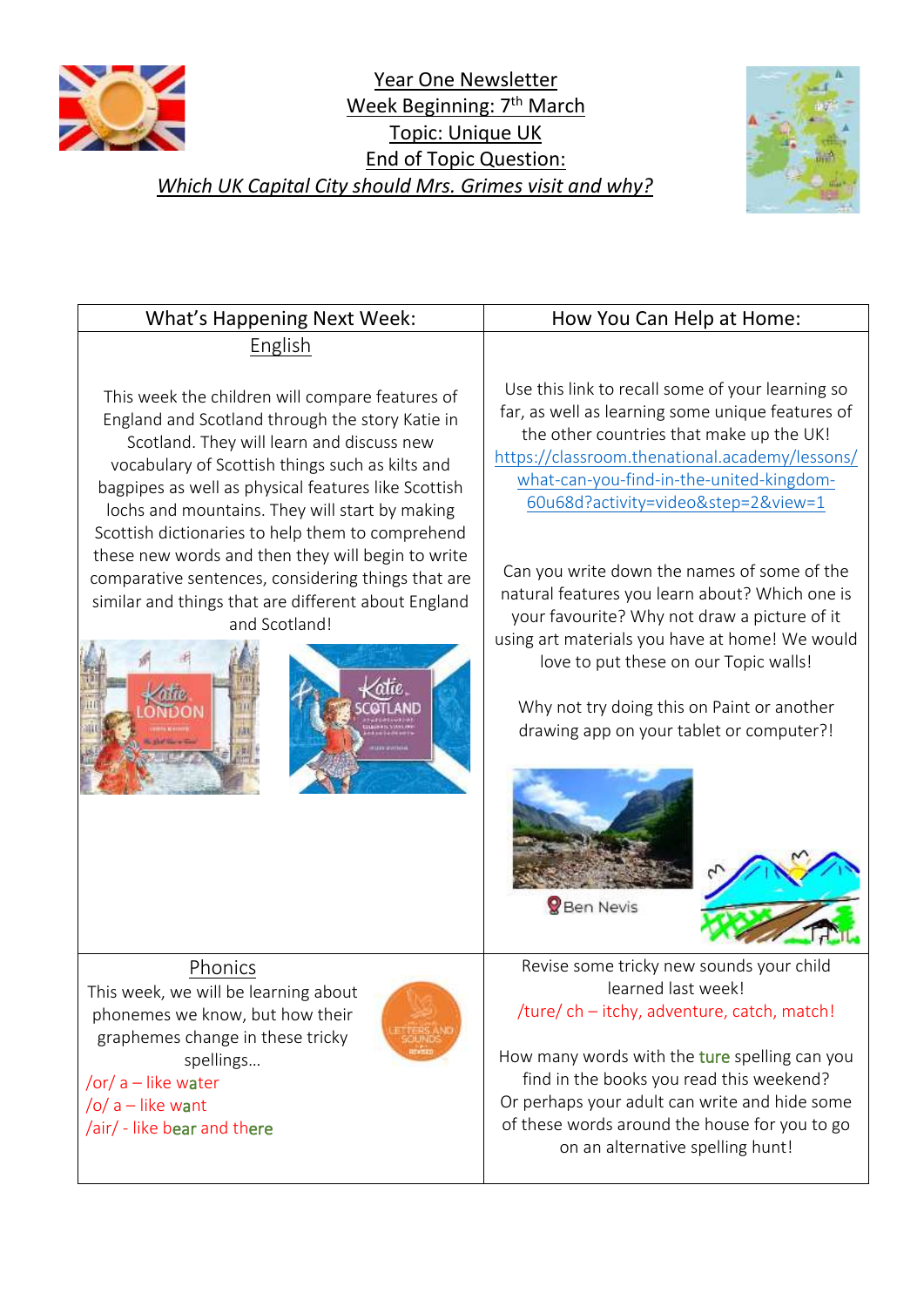| Maths - Place Value Under 50<br>We'll be looking at finding one more and one less<br>of numbers under fifty using physical resources<br>such as ten frames and double-sided counters and<br>Base 10 as well as number tracks and 100 squares.<br>We'll then look at ordering numbers under 50, first<br>from smallest to largest, using Base 10 to help us.                         | If you give your child a random number under<br>10 could they, without thinking, tell you what<br>one more and ones less than that number is? If<br>they can do that, can they do that with a teen<br>number? Can they do that with numbers to 30?   |
|-------------------------------------------------------------------------------------------------------------------------------------------------------------------------------------------------------------------------------------------------------------------------------------------------------------------------------------------------------------------------------------|------------------------------------------------------------------------------------------------------------------------------------------------------------------------------------------------------------------------------------------------------|
| <b>HANDS-ON LEARNING</b><br>for one more/one less<br>Build 13 on your ten frame<br>One more than 13 is                                                                                                                                                                                                                                                                              |                                                                                                                                                                                                                                                      |
| Science - Life Cycles                                                                                                                                                                                                                                                                                                                                                               | Revisit the classes of animals and their features<br>with this fun game.                                                                                                                                                                             |
| This week we will be introducing the children to life<br>cycles. We will look at the life journeys of a variety<br>of animal types.                                                                                                                                                                                                                                                 | https://www.sheppardsoftware.com/science/an<br>imals/games/animal-characteristics/                                                                                                                                                                   |
| This week we will also be welcoming a new set of<br>ducklings to Stillness Infants. During the next<br>weeks we will observe and photograph the begin<br>of their life journey as we create a life cycle for<br>them.                                                                                                                                                               |                                                                                                                                                                                                                                                      |
| <u>Art – Creating our Dragon Eye</u><br>The children will continue their project of making a<br>dragon eye out of clay. Last week they explored<br>different mark making tools and techniques. This<br>week they will put this new knowledge into<br>practise as the create their final piece. They will<br>shape the eye area, place the pupil, add eyelids<br>and further detail. | Your child could paint, model or draw the<br>dragon who's eye we will be making! Will it be<br>large or small? Winged or not? Long and thin or<br>short and round? Will it be friendly or fierce?<br>We'd love to see any finished dragons via Dojo! |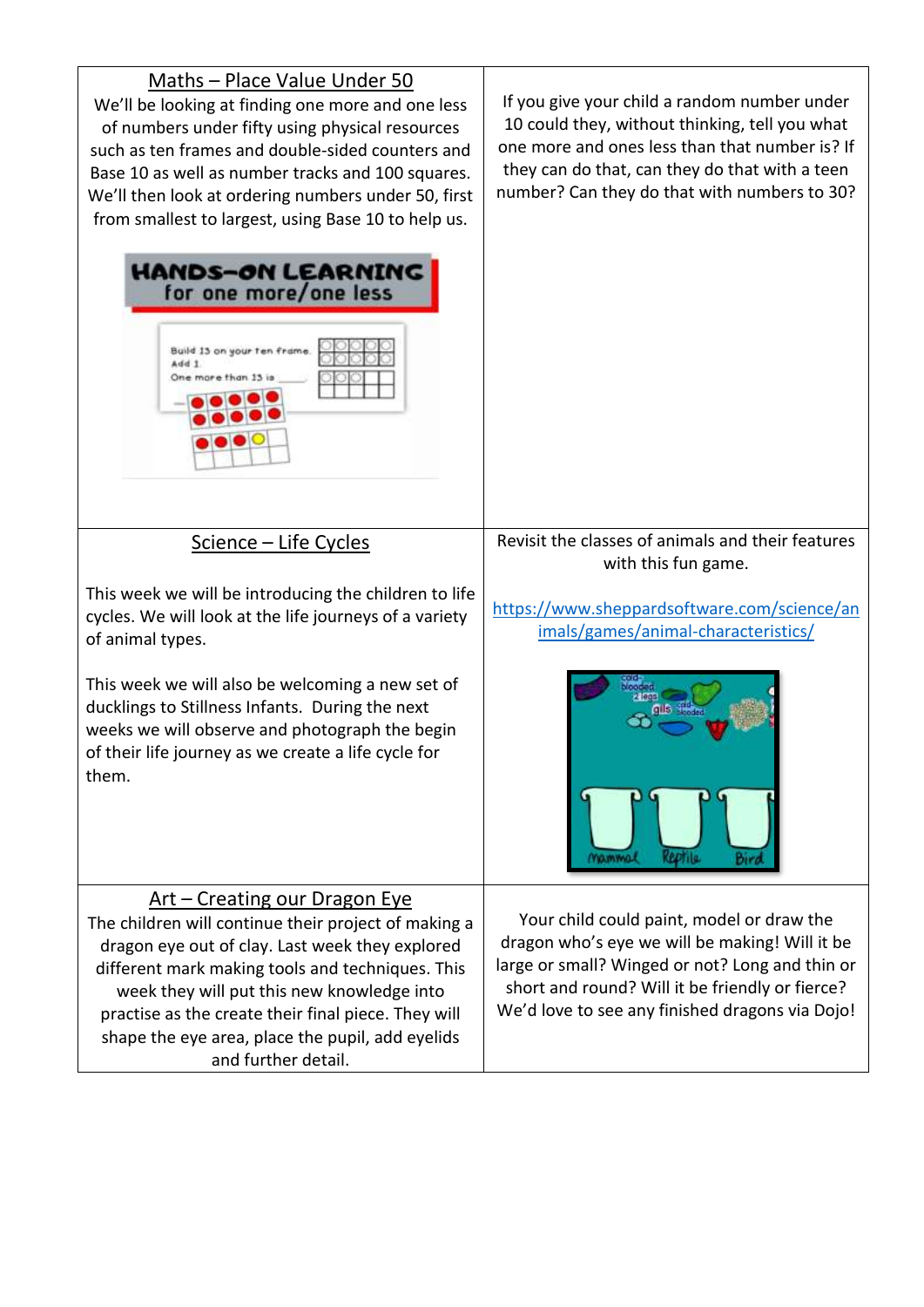

## Geography – Scotland

We will continue to learn about the UK and the four countries that form it. This week we will focus on Scotland in our geography lesson. We will learn a whole host of facts about the country we live in – its' capital city, its' flag, the size of its' population, the surrounding seas, landmarks it contains and more. The children will use a map of Scotland to plot some of its human and physical features onto.



Have a go at this game which tests your knowledge of the United Kingdom and Ireland. Do you know what they look like on a map? Do you know the capital of each of these countries?

> [https://world-geography](https://world-geography-games.com/en/europe_uk_ireland.html)[games.com/en/europe\\_uk\\_ireland.html](https://world-geography-games.com/en/europe_uk_ireland.html)

Which one of these 5 countries is not part of the UK?



## RE – Hinduism and Belonging

Within Re this week we will be discussing what it means to belong to and worship within Hinduism. We will look at how people show that they belong and what is special for them about belonging to the Hindu faith. We will also look at the different stages of celebration a child goes through as they are welcomed into the religion.

## Computing – Saving a Document

Within computing this half term, the children will be creating a poster on a chosen landmark of the UK. Last week they designed their poster. This week they will be heading into the computer suite where we will be opening and saving a Word document before exploring the program that we will be using in later weeks.



Keep practising those mouse and keyboard skills at home with your child – even using the mousepad on a laptop will be beneficial. Paint is a great program for your child have fun with whilst brushing up on these skills. Any practise will be hugely valuable when enter the computing suite in the near future.